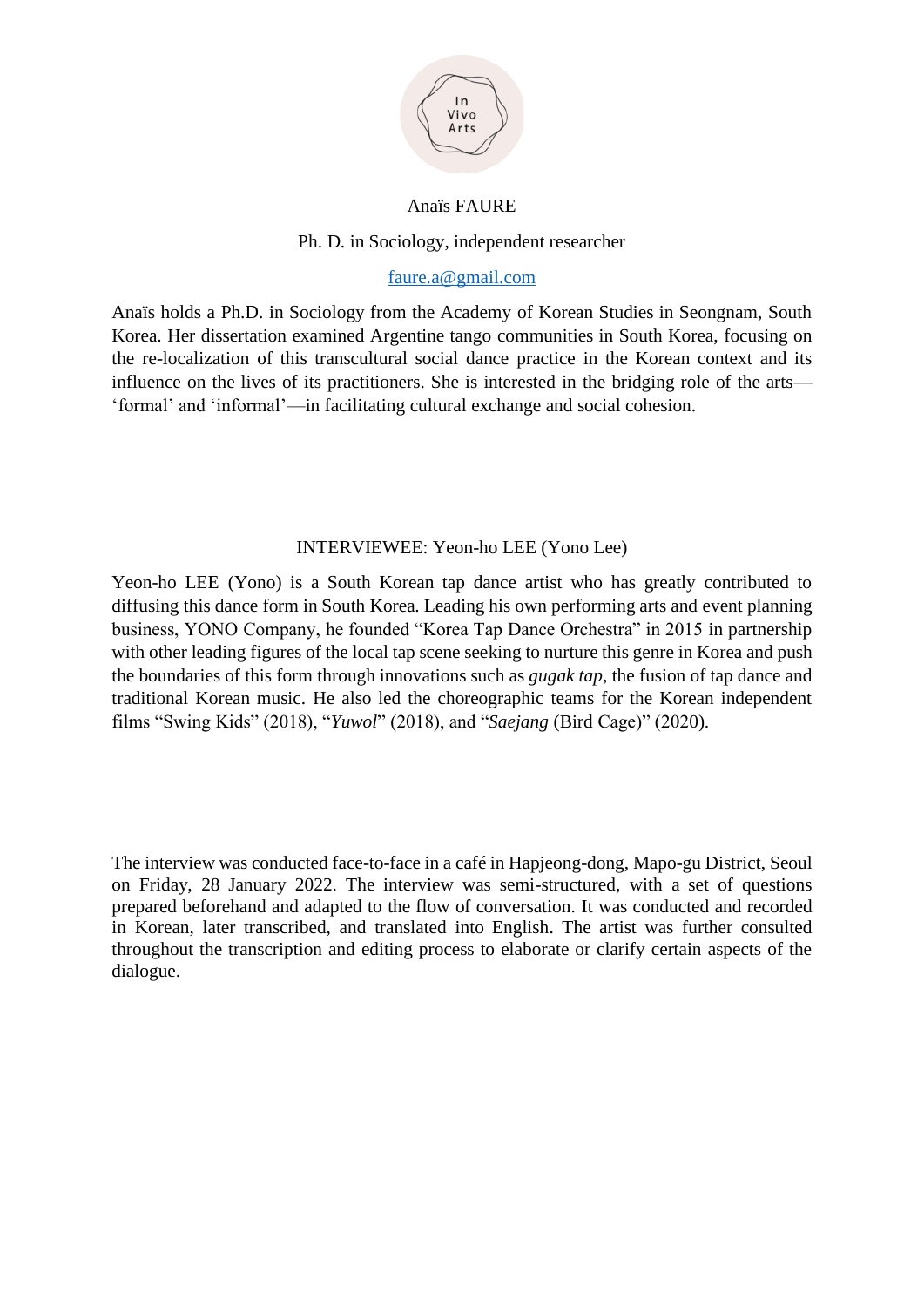

# **Anaïs FAURE in dialogue with Yono LEE "Tapping into the Creative Power of Crisis and Cultural Diversity**

#### **Abstract:**

Seen as a catalyzer for creativity, the concept of 'crisis' helps to address not only how the arts represent, endure, and provoke crises, but also how diverse art forms emerge and develop as a response to these. Further, as art travels across cultures, artists practicing a 'foreign' art form face challenges such as uncertainty and marginality as they translate it to new settings, thus encountering a double gap in knowledge and social reality akin to that found in times of crisis. In this context, how artists pursuing cultural diversity represent, endure and provoke crises while re-localizing a certain genre becomes the question at hand.

To address these issues, I take the case of tap dance, an American genre itself born amid fortuitous cultural exchange between African slaves and Irish indentured servants in 19<sup>th</sup> century United States and popularized through cinema in the 1940s and 1950s, and explore its contemporary practice in South Korea through an interview with Yono Lee, a South Korean tap dance artist. Enquiring into his career, artistic vision, and experience of the COVID-19 pandemic, our dialogue touches on the transformative power of crisis as expressed in the creative possibilities of cultural diversity and materialized in innovations such as *gugak tap*, a fusion between tap dance and traditional Korean music.

Key words: *tap dance, gugak, cultural diversity, crisis, creativity, innovation*

#### **Résumé :**

Vu comme un déclencheur de créativité, le concept de « crise » permet d'aborder non seulement la manière dont les arts représentent, subissent et provoquent des crises, mais aussi le contexte dans lequel de nouvelles formes artistiques apparaissent et évoluent. En outre, alors que l'art voyage à travers les cultures, les artistes qui s'efforcent à introduire un art « étranger » dans nouveau milieu culturel font face à des défis tels que l'incertitude et la marginalité, rencontrant ainsi la double *béance* dans le savoir et la réalité sociale qui caractérise les moments de crise. Dans ce contexte, la question se pose de comment les artistes qui « re-localisent » une certaine pratique dans de nouveaux milieux subissent et provoquent eux-mêmes des crises.

Pour aborder cette question, je m'intéresse au cas des claquettes américaines, une danse née de l'échange culturel fortuit entre des esclaves africains et des serviteurs sous contrat irlandais dans les États-Unis du XIXe siècle et popularisée par le cinéma hollywoodien des années quarante et cinquante. Un art actuellement pratiqué dans de nombreux pays, je me tourne vers son évolution en Corée du Sud par le biais d'un interview avec Yono LEE, danseur de claquettes sud-coréen. Enquêtant sur sa carrière, sa vision artistique et son expérience de la pandémie de la COVID-19, notre dialogue aborde le pouvoir transformateur de la crise tel qu'il s'exprime dans les possibilités créatives de la diversité culturelle et matérialisée dans des propositions telles que le *gugak tap*, fusion entre claquettes et danse et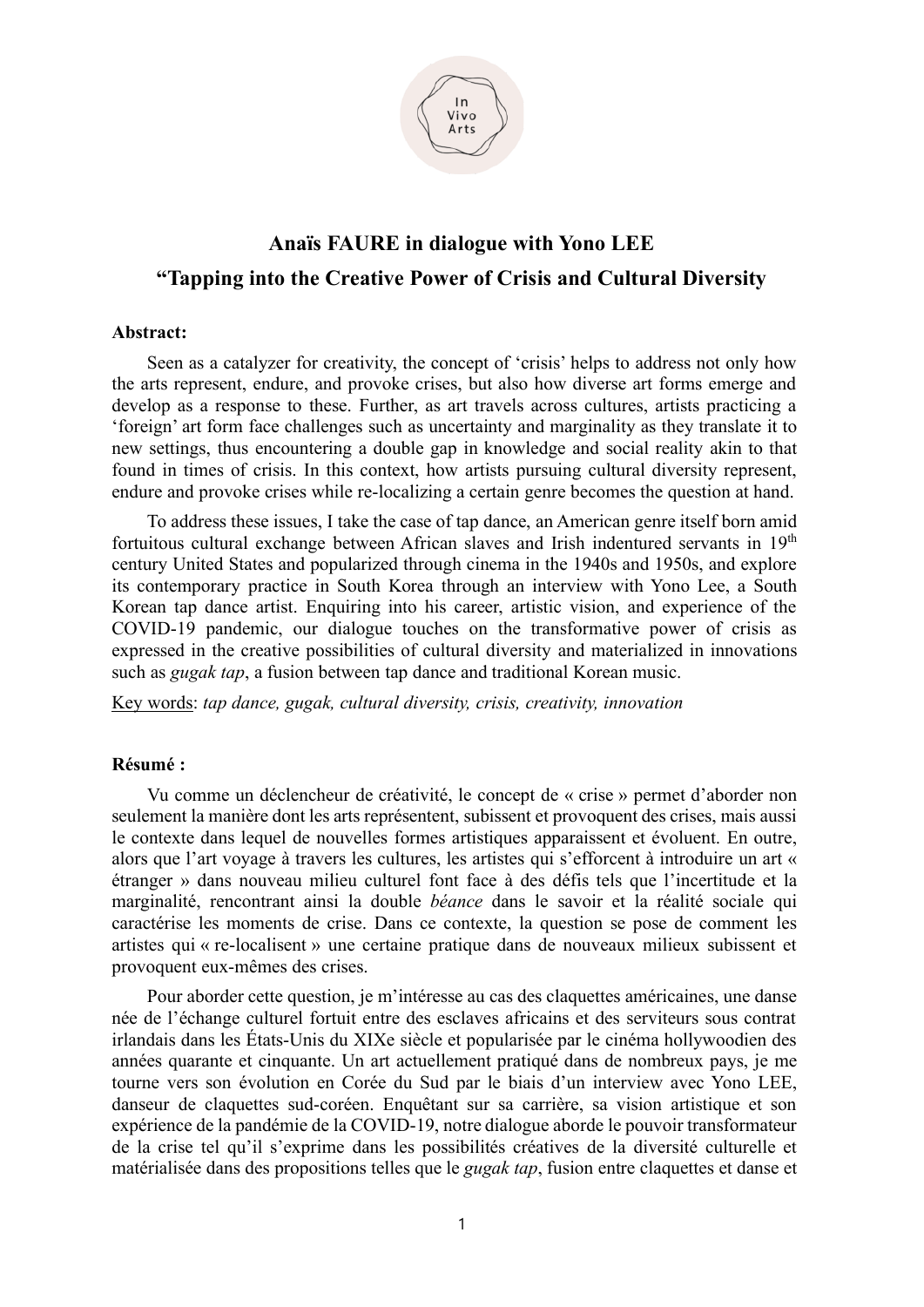

musique coréennes traditionnelles : une des principales innovations de cet artiste. Mots-clés : *claquettes américaines, diversité culturelle, gugak, crise, créativité, innovation* 

## **Introduction**

A 'crisis' is essentially a transformative process that, by disrupting a certain status quo, leads to a reconfiguration of resources at the individual and/or collective level. Frequently considered as a threat due to the uncertainty they introduce, crises catalyze creativity and innovation as social actors act to reintroduce a sense of stability in their relations with the world. Seen as a catalyzer for creativity, the concept of 'crisis' helps to address not only how the arts represent, endure, and provoke crises, but also how diverse art forms emerge and develop as a response to these.

An illustrative case is that of tap dance, an American dance form born amid fortuitous cultural exchange between African slaves and Irish indentured servants in the southern plantations of 19th century United States. There, African dances and Irish clog dancing came into dialogue and created a new form, partly as a result of African slaves' efforts to adapt to the confiscation of their drums by plantation owners by transforming their bodies into percussive instruments. An integral part of African-American history, what began as a local response to a local crisis eventually became one of the most celebrated genres in the United States and gained global recognition through its widespread representation in American cinema in the 1940s and 1950s.

Since then, tap dance has diffused worldwide, with artists across all continents adopting this art form and striving to nurture it both as a performing art and leisure option in their societies. However, artists introducing a foreign art form in their local culture are vulnerable to challenges such as marginality and uncertainty, and face a double gap in knowledge and social reality similar to that characterizing crisis. In this sense, how artists pursuing cultural diversity represent, endure, and provoke crises as they re-localize a certain art form in new contexts becomes the question at hand.

To explore this question, I address the case of tap dance in South Korea through an interview with Yono Lee, an artist actively engaged in diffusing this dance form in his country. Leading his own performing arts and event planning business, YONO Company, he founded "Korea Tap Orchestra" in 2015 along with other leading figures of the local tap dance scene. With a mission to nurture and popularize tap dance in their country, the team is known for their thorough command of the genre's classic repertory and for their incessant exploration of new creative combinations that incorporate a distinctively Korean touch. Yono has also led the choreographic teams for the independent films "Swing Kids" (2018), "*Yuwol*" (2018), and "*Saejang* (Bird Cage)" (2020).

Enquiring into his career, artistic vision, and the impact of the COVID-19 pandemic on the arts, the ensuing dialogue touches on the transformative power of crisis as expressed in the creative possibilities of cultural diversity and materialized in innovations such as *gugak tap*, or the flexible combination of tap and traditional Korean music and dance—one of the leading creative propositions of this artist.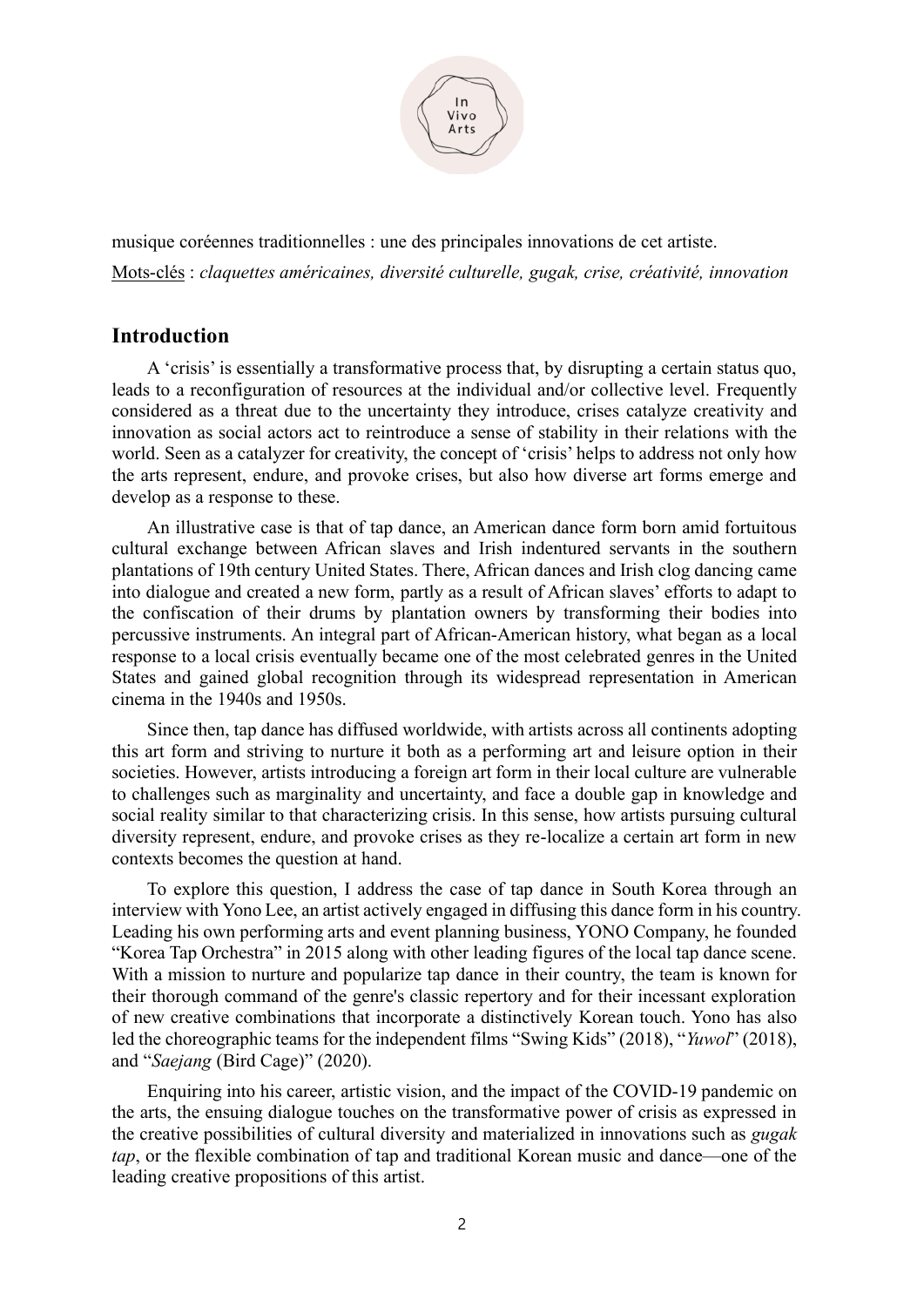

## **Embracing tap dance**

## Anaïs FAURE: *How did you become acquainted with tap dance?*

Yono LEE: I first discovered tap dance in 2001 during my first year of university. At the time, one of my *sunbae* (senior) was learning tap dance and recommended that I join. Because I grew up in a small village, I had no idea about what tap dance was. But since it had the word "dance" in it, it sounded like something fun—I have always liked dancing—and I decided to tag along. He brought me to a small studio near *Daehak-ro<sup>1</sup>* called "Art of Tap" and that's where I took my first tap steps. My *sunbae* eventually quit and I, somehow, ended up becoming a tap dancer.

#### AF: *Was it the only tap dance studio in Seoul at the time?*

YL: It wasn't the only one, even though there weren't many places to learn –as is still the case today—but it was one of the few studios teaching tap at the time. I think it still exists today.

[Image 1. Embracing Tap Dance: Homage to Tap Master Gregory Hines. Source: Yono Lee]

#### AF: *What made you pursue tap dance as a career?*

YL: Originally, my major during my first two years of university was police administration. It had nothing to do with art! But as a student, I had the chance to see many shows and get acquainted with performing arts. I liked the atmosphere so much that I eventually decided to transfer to theater school, where I also discovered various dance genres, including tap, which remained as my main hobby.

After graduating, I wanted to become an actor, so I worked in theater and musicals for some time and I continued tap dancing for fun. Around that time, I stumbled upon "*Tap-kun*," a tap dance company run by who would become my tap mentor. While performing with his company and teaching some classes there, I gradually developed a more serious interest in tap dance, and that's how what had been a hobby somehow evolved into a career choice.

If I think about how I became a tap dancer; I am actually surprised about how naturally tap entered my life. One famous Argentine tango master, Pablo Verón, once said that he did not choose tango, but tango chose him. I feel the same thing happened with me and tap dance: I didn't choose tap: it was tap who chose me.

<sup>1</sup>*Daehak-ro* street is a major art and culture area located north of the Han River in Seoul. Literally "university street," *Daehak-ro* used to be home to Seoul National University's College of Liberal Arts and Sciences until the mid-1970s. Today, the area counts more than a hundred theaters and its vibrant cultural life has earned it a reputation as the "Broadway of Seoul."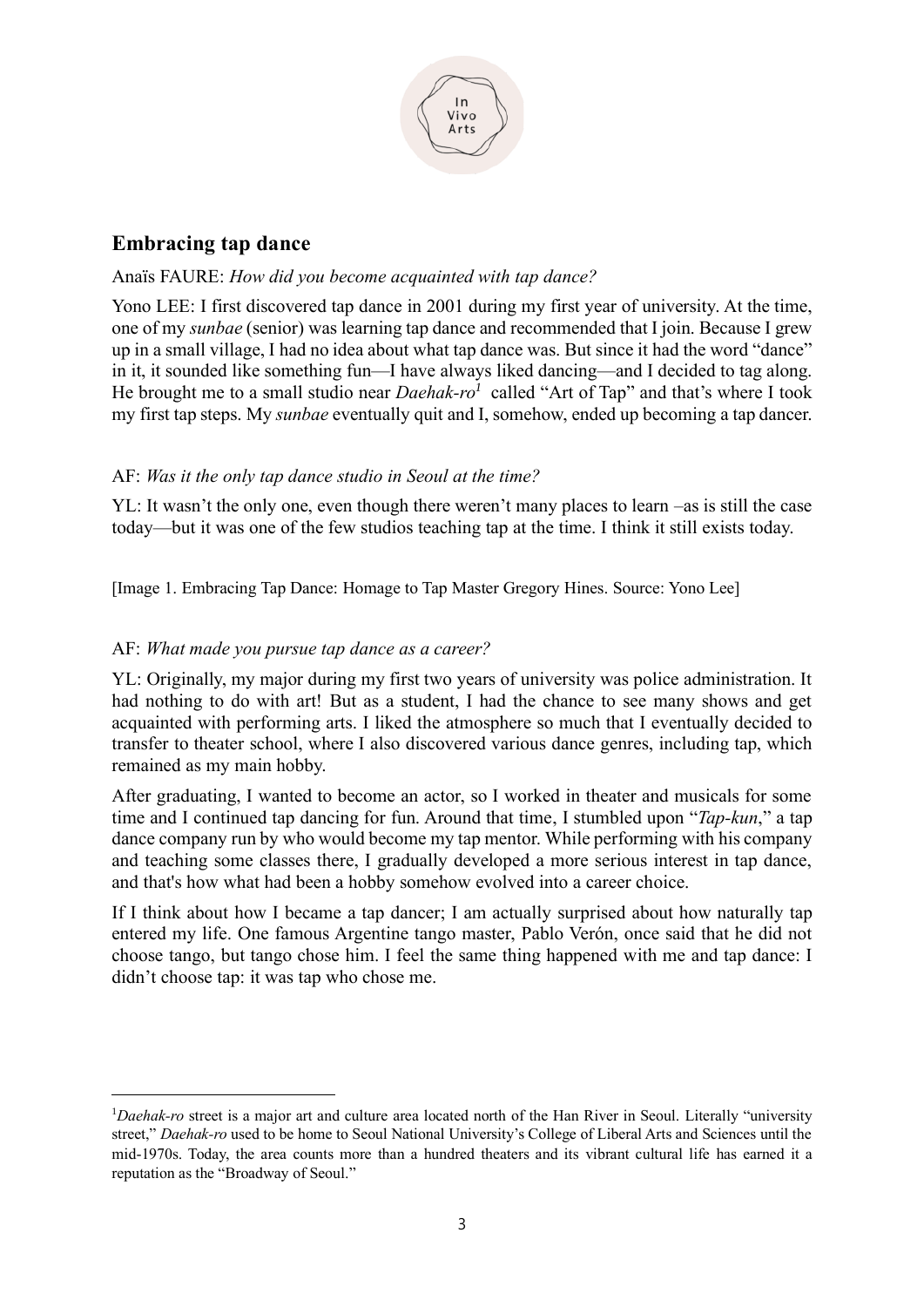

## **Korea's tap dance scene**

AF: *Tap dance has slowly spread globally and is now practiced professionally and as leisure in many countries. How did it arrive in Korea and how has the local tap scene evolved over the years?* 

YL: Tap is a traditional American dance form and culture, so its arrival in Korea naturally occurred by the intermediation of either American people or Koreans returning from the United States. One of my tap seniors is writing a thesis about the origins of tap dance in Korea and, according to his research, the first records of tap dance in Korea go back to the early 20th century, somewhere in between the late Joseon Dynasty (1392-1910) and the beginning of the Japanese Occupation (1910-1945). There are documents suggesting that tap dance was practiced by some Koreans even before American troops arrived on the peninsula after Liberation from Japan (1945) and the Korean War (1950-1953), such as a newspaper article about a certain "National Tap Dance Competition" held around that time. Then, after Liberation and the war, some people—mostly from artistic circles—got further acquainted with tap dance through American soldiers, and some others learned it while performing for the American army just as depicted in the movie "Swing Kids."<sup>2</sup>

Up until that time, only a handful of people practiced tap dance in Korea, but later, in the 1970 and 1980s, a defining moment in the development of tap came with newly-opened theme parks, such as Everland or Lotte World. These parks hired foreign dancers (usually from Russia or Ukraine) for their parades and these became a direct source of knowledge for aspiring tap dancers in Korea. It was in this context that the first professional Korean tap dancers emerged, working mostly as performers in musicals.

As for younger tap dancers like me, we are a new generation for whom the first encounter with this dance has been easier, especially through YouTube or other online media. It is also relatively easier nowadays to make the choice to study abroad to train at a professional level. In this sense, the generation of tap dancers I belong to and the one succeeding us has many internationally-trained dancers, but my mentor's generation mostly learned through direct contact with people arriving from the United States, especially New York, or through foreign dancers working in Korea.

AF: *You have played a leading role in the Korean tap scene in the past decade, especially through the team "Korea Tap Orchestra," where you explore the combination of traditional Korean rhythms and tap dance (gugak tap). Can you tell me more about these efforts?* 

YL: In Korea—and to some extent in the United States too—tap dance remains a minority dance compared to other genres. In that sense, even though I appreciate you saying I've played a leading role, I would like to emphasize that the Korean tap scene is growing and evolving

<sup>&</sup>lt;sup>2</sup> "Swing Kids" (Kang Hyeong-cheol, 2018) is a South Korean musical drama film depicting life at a prison camp on the southern island of Geoje-do in 1951, during the Korean War. There, a North Korean prisoner of war falls in love with tap dance after meeting an American officer and former Broadway star tasked with putting up a dance team at the camp.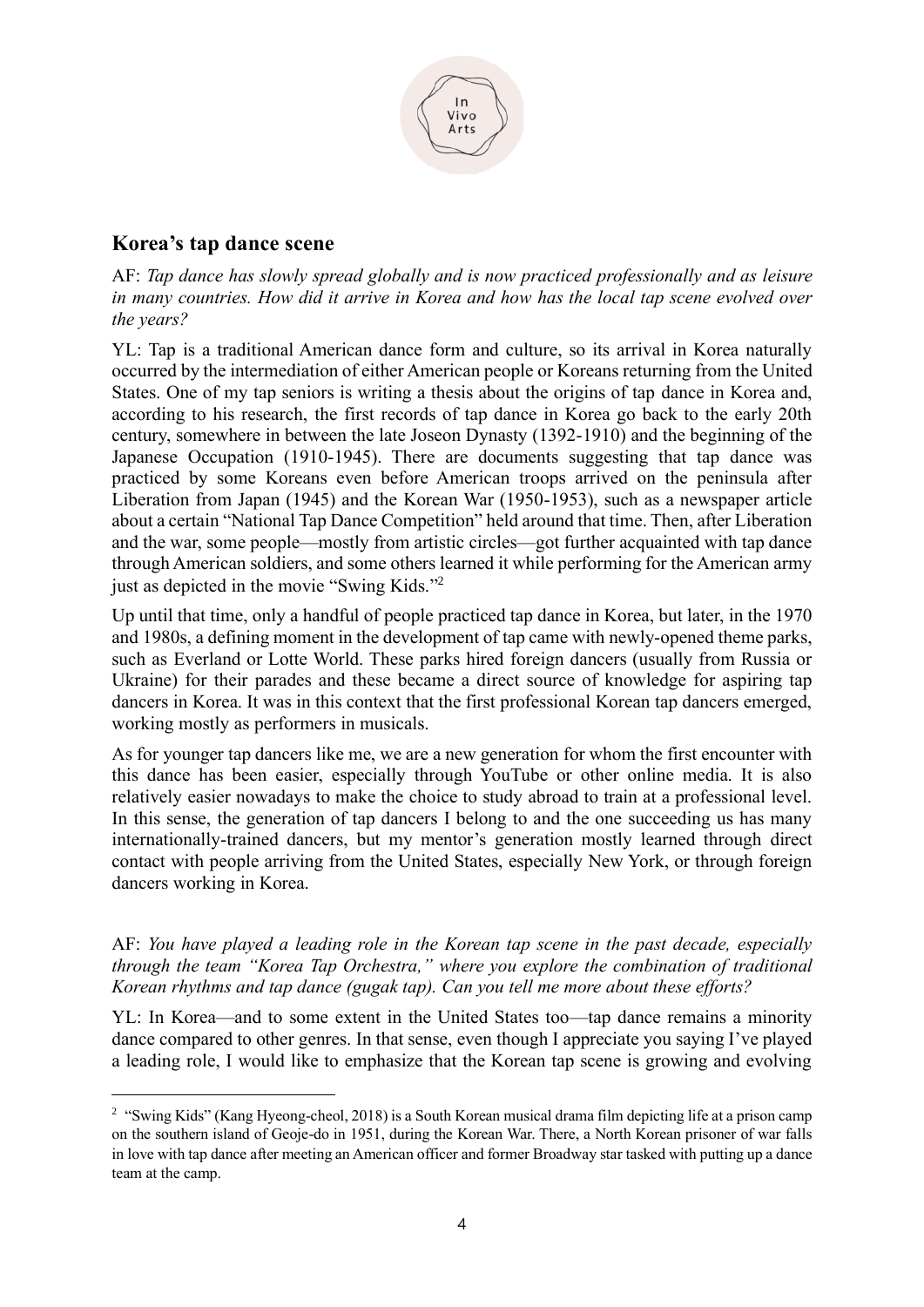

thanks to the efforts of many local dancers working together. Tap dance is very diverse, there aren't any set forms or rules to this genre. Because of this, there are as many styles as there are tap dancers: it is a genre where the individual identity of dancers is strongly reflected in their art. In the local tap scene, some dancers prefer musical theater style, rhythm tap style, jazzcentered tap, choreography-based tap… and so on. Each of us from our position and role has played an important part in the efforts to develop this art form in Korea.

Among these, "Korea Tap Orchestra" has focused over the past few years on exploring the fusion of traditional Korean rhythms and music (*gugak*) with tap dance to create new artistic value. Even though we know that tap dance is originally from the United States, we don't want to only passively receive and repeat what has been already done. I think it wouldn't be very meaningful to leave this world having just repeated what already exists without contributing something new. In this respect, we take it as our mission to first learn this art form in-depth, and then to incorporate a Korean sensibility to create yet another unique artistic proposal combining American and Korean cultures.

[Image 2. *Jjangu* (hourglass-shaped drum) and tap shoes. Source: Yono Lee]

AF: *Tap dance itself is an example of how cultural diversity and the fusion of existing genres can lead to new art forms. How do tap dance and gugak, which have widely different cultural backgrounds, aesthetic sensibilities, and rhythmical qualities blend together?* 

YL: Tap dance itself originated through the meeting of African and European cultural, musical, and dance forms: a new art was born from the encounter of very different worlds. Similarly, when we first attempted to combine tap dance and *gugak*, we felt very strongly the gap between these genres. Traditional Korean music is not structured in counts as Western music, but centered on the mechanics of breathing and creating musical "moods" by grouping different rhythmical patterns (*jangdan*) together. Especially in the case of *pansori* (Korean lyrical opera) and other orally-transmitted folk genres, the musical structure follows the intention of the storyteller and reflects the interaction between singer and musicians, resulting in irregular musical phrases and frequent rhythmical changes. It is very different from the typical structure found in Western music, so matching tap to Korean rhythms was quite challenging when we first began exploring the idea of *gugak tap*.

But among the three elements of music—rhythm, melody, and harmony— rhythm actually transcends any culturally-defined musical categories. Creating rhythm with our feet, we can fully express the patterns of our traditional music. By experimenting with many different possibilities, we were gradually able to incorporate tap movements and techniques to express Korean rhythms.

This is currently one of the main areas of focus of "Korea Tap Orchestra" and we plan to continue exploring this path in the future: I think it is a very promising avenue. Our traditional music is a very flexible art form, there are many possibilities for inter-genre collaborations with Western forms. For example, combining a *gayageum* (Korean zither) ensemble with b-boying or, as we have done a few times, tap dance with *pansori* or recreating the percussive rhythms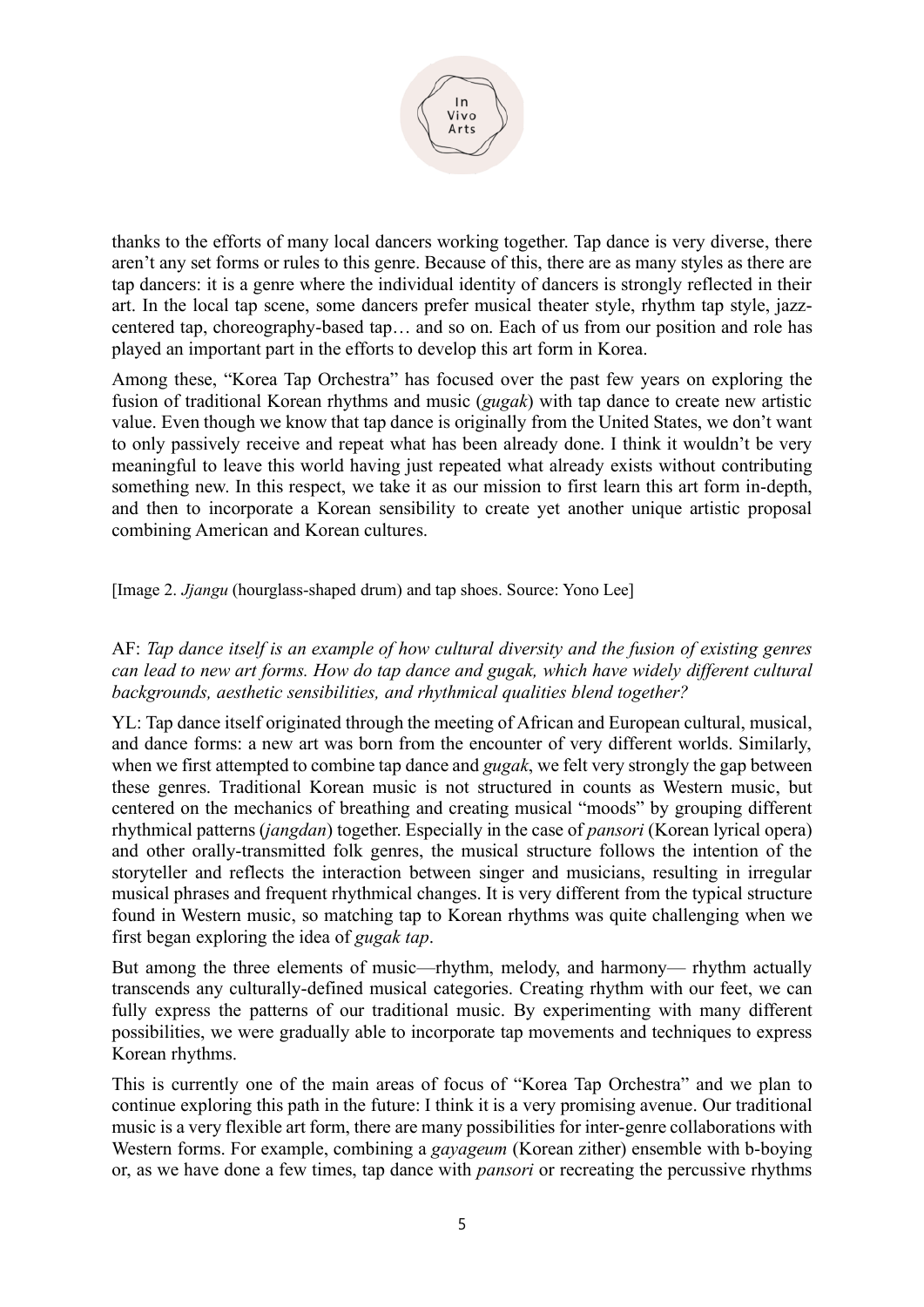

of *samul-nori.* 3 In this sense, *gugak* is a very flexible and open form with many creative possibilities.

[Image 3. Scene from the show "*Gugak* Dancing on the Gayageum: Gayageum meets Tap dance!", presented at the National *Gugak* Center, 2020.<sup>4</sup>]

#### AF: *How did the idea of gugak tap come about?*

YL: The concept of *gugak tap* is not originally mine. It was first developed by Ms. CHOI Jinsook, a renowned *pansori* singer who invited one of my tap seniors and myself to perform in one of her shows. She wanted to use the sound of tapping to accompany her singing, in place of the customary accompaniment by a *buk* (barrel drum) player: the *gosu*. That was the very beginning of *gugak tap*. After that, I developed other pieces in a similar spirit, such as tap dance with *gayageum* in a show produced by Ms. HAN Hyang-hee in 2020 or with *daegeum* (Korean flute), as in the 2021 edition of Korea Tap Orchestra's original show, "All That Rhythm."

We continue exploring the possibilities of *gugak tap*.

#### AF: *How has the public reacted to these works?*

YL: The reception has been great. When we first did the "*tap-sori*" (tap dance with *pansori*), it was very well received by the audience. Generally speaking, the public is quite familiar with our traditional music. But incorporating tap dance brings an entirely new element to the genre they already know: it breaks the frame of Korean music as traditionally played. In the case of *pansori*, it also brings a more interactive dynamic between singer and dancer than what is possible with the drummer that normally accompanies *pansori*.

#### AF: *Have you faced any challenges practicing and promoting a foreign art form in your country? How have you sought to overcome this situation?*

YL: So far, the most challenging part has been receiving funding from public institutions, culture and art foundations, etc. In Korea, the main categories for artistic support are dance, music, traditional arts, interdisciplinary arts, and musicals. But in the case of tap dance, there aren't any official criteria defining the category that applies to our genre. Tap dance is still an outsider in the arts sector. For example, in the case of dance, the selection committee is usually composed of representatives of classical forms like ballet, traditional Korean dance,

<sup>&</sup>lt;sup>3</sup> Literally "four objects play," *samul-nori* is a music and dance ensemble originated in agricultural settings and featuring four musicians, each playing one percussive instrument: *kkwaenggwari* (small gong), *janggu* (hourglassshaped drum), *buk* (barrel drum), and *jing* (large gong). (Encyclopedia of Korean Folk Culture, 2022).

<sup>4</sup> The full show can be seen at:

http://www.arirangtv.com/Tv2/TVCommon\_NoStaff\_Archive.asp?PROG\_CODE=TVCR0817&MENU\_CODE =102464&view\_seq=38872&Page=2&sys\_lang=Eng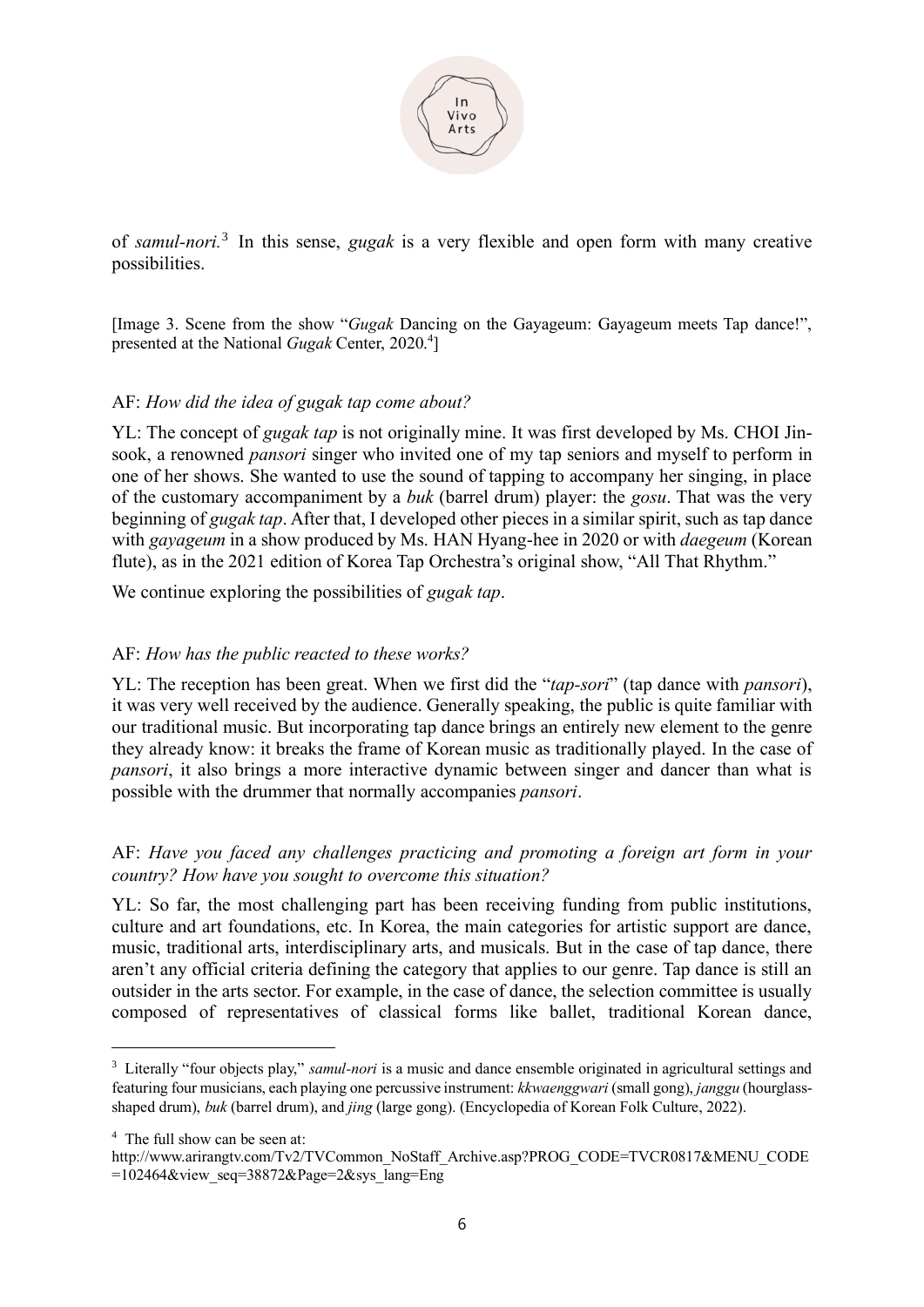

contemporary dance, and so on. In their eyes, tap dance is an outlander. They see it as either a street genre or a part of musical theater, not as an art form of its own.

In the case of the company I lead, because we have already established a name for ourselves, we have been able to produce several of our works with support from art foundations, but this was one of the most challenging aspects when we began. It was not uncommon for us to package tap dance within a larger show, usually a musical or concert, rather than a "tap dance show," to increase our chances of obtaining financial support. In that sense, there is still a gap in the public recognition of tap dance as an art form of its own. We still have much work ahead to create the conditions for that to happen.

AF: *Recently, you have choreographed for local film productions such as "Swing Kids," "Yuwol" and "Bird Cage," and produced the opening show for the 2021 Bucheon Fantastic Film Festival (BIFAN). Is tap dance is becoming more popular in your country?*

YL: Not really. Tap dance has not yet integrated the mainstream of our popular culture. Even though it has recently featured on the big screen, these remain independent, artistic movies seen by a minority of people: they are not commercial hits that could bring tap dance onto center stage. Tap dance needs more time to become a popular art form. It would have to feature more frequently in commercial films, musicals, live concerts, and other cultural spaces easily accessible to the public.

[Image 4. "Swing Kids" behind-the-scenes: Yono Lee mentoring lead actor DO Kyung-soo, member of the K-pop group EXO. Source: Yono Lee, 2018]

## **About art and crisis**

AF: *The COVID-19 pandemic has affected all sectors of society, but the arts have been one of the most vulnerable. Could you tell us about your experience during this time?*

YL: All sectors have faced many difficulties because of the pandemic. And as an artist, I have myself felt the impact of the pandemic in our field. 2019 was one of the busiest years for my company and the tap team I lead. Be it on stage with performances, touring, and arts education programs for elementary schools, we had a lot of work on many fronts. But the pandemic brought that to a halt. We couldn't meet our audience anymore, and all the efforts and career we had built up fell into a period of stagnation. What we initially thought would only be a short break turned into a long hiatus. In economic terms, too, the arts have been particularly vulnerable. Among tap dancers, many people had to close their studios and pursue other activities to make ends meet. It was quite painful to witness.

Lastly, even though this period has left no one untouched, I think that as artists who express ourselves through our bodies, the hardest part was precisely to be limited in our mobility. Losing the chance to move and use our bodies to express our inner world, along with the fear of not being able to do so anymore… That was the most difficult aspect. It takes a toll on people's mental health.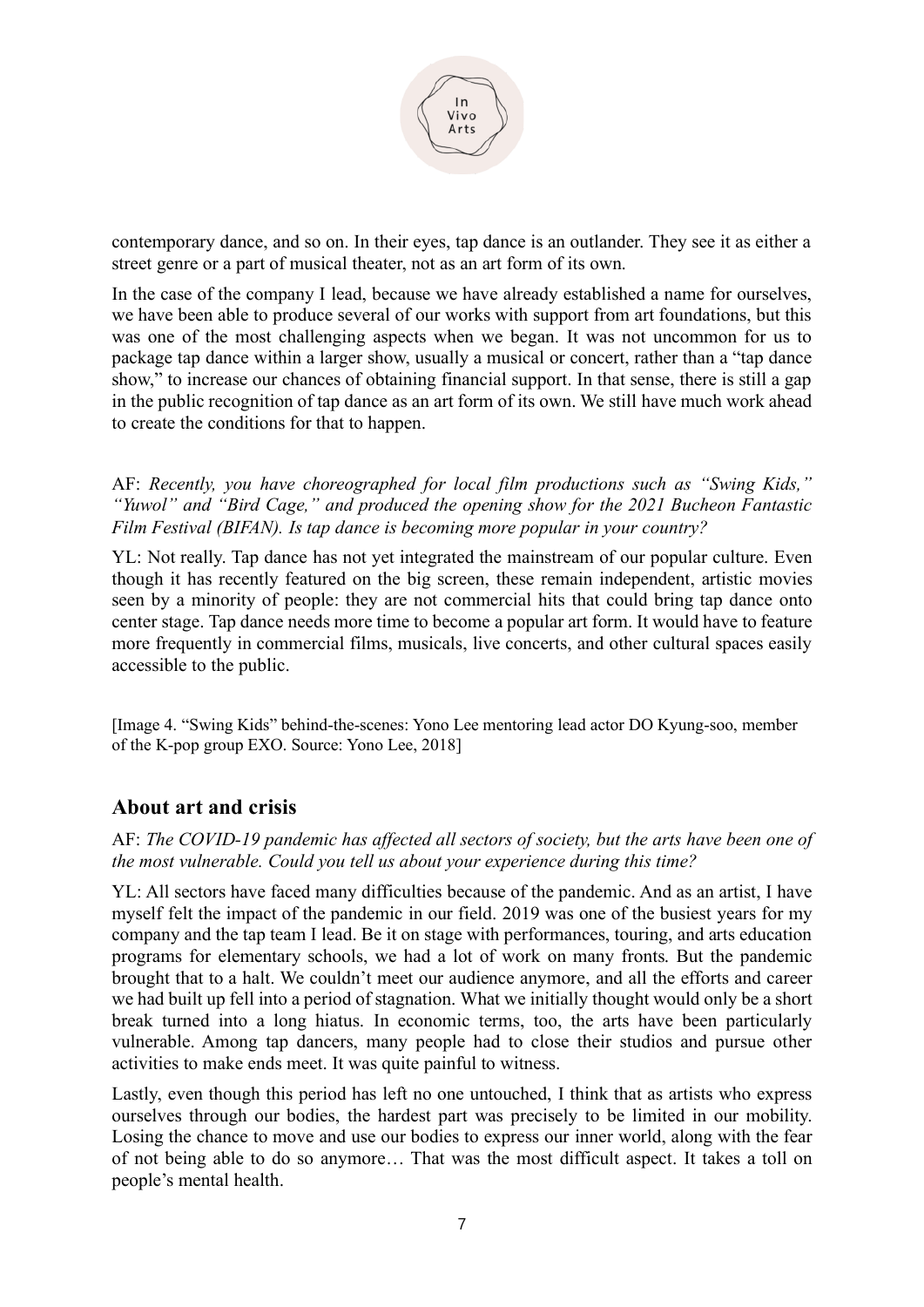

#### AF: *How did you, your team, and other tap dancers in Korea address this new reality?*

YL: In the past, tap dancers in Seoul and the rest of the country met for tap "jams," shows or festivals organized by members of the tap community, but everything stopped because of the pandemic. We all had to find new ways of doing things. For YONO Company and Korea Tap Orchestra, this has meant turning to online media to create a new pipeline for our activities.

We launched the YouTube lesson series *NUGUNA Tap* (lit. "anyone tap") and dance challenges on Instagram so that we could connect with other tap dancers in Korea and internationally. We wanted to create opportunities to interact with one another and to become a source of comfort for tap dancers everywhere through this period. In the case of offline activities and shows, we were lucky to still have a chance to showcase our work in new formats, such as no-audience live shows streamed by local theaters. As for our elementary school art education programs, we produced an "art education kit" for children to use at home during their online classes.

Just as for many other sectors where activities have gone virtual, tap has not been an exception. It seems to be the mark of this new era. To be honest, it's not the same as performing live and meeting our audience and students face to face; but these are the options we have now to stay connected and exchange with one another. This is how we're striving to overcome this period.

#### AF: *Throughout history, humankind has alternated between periods of stability and crisis, which ultimately transform people's beliefs and ways of life. How do you think art relates to these processes (stability, crisis, change)?*

YL: This is a very difficult question. Generally speaking, these are not issues I am consciously aware of in my day-to-day. Rather, I focus on the present moment and what I can do with the reality I confront at a particular time. But let me give this some thought.

Art is not by definition an indispensable part of our lives, at least materially speaking. Eating, sleeping, having clothes to wear are things we cannot do without, and they are naturally a priority in everyone's lives. This leads us to the question: why do we need art?

Art has been present at battlefields just as it has seen great progress in golden age periods. In different forms and degrees, art as a creative expression exists either in crisis or in peace: it's not linked to any period or situation in particular. In this sense, I would say that as a part of the present we experience, art acts like a window that lets us see things differently and stimulates our imagination, our creativity, and makes us dream.

As we go on with our daily lives, we tend to get caught up dealing with issues that require our immediate attention, but in the middle of all that, we all need inspiration. That's the role of Art. Again, life itself is possible without it, but I think without art we'd be left with a sense of stagnation in our lives.

AF: *In that line of thought, what do you think is the role of artists in society? For you, is art a*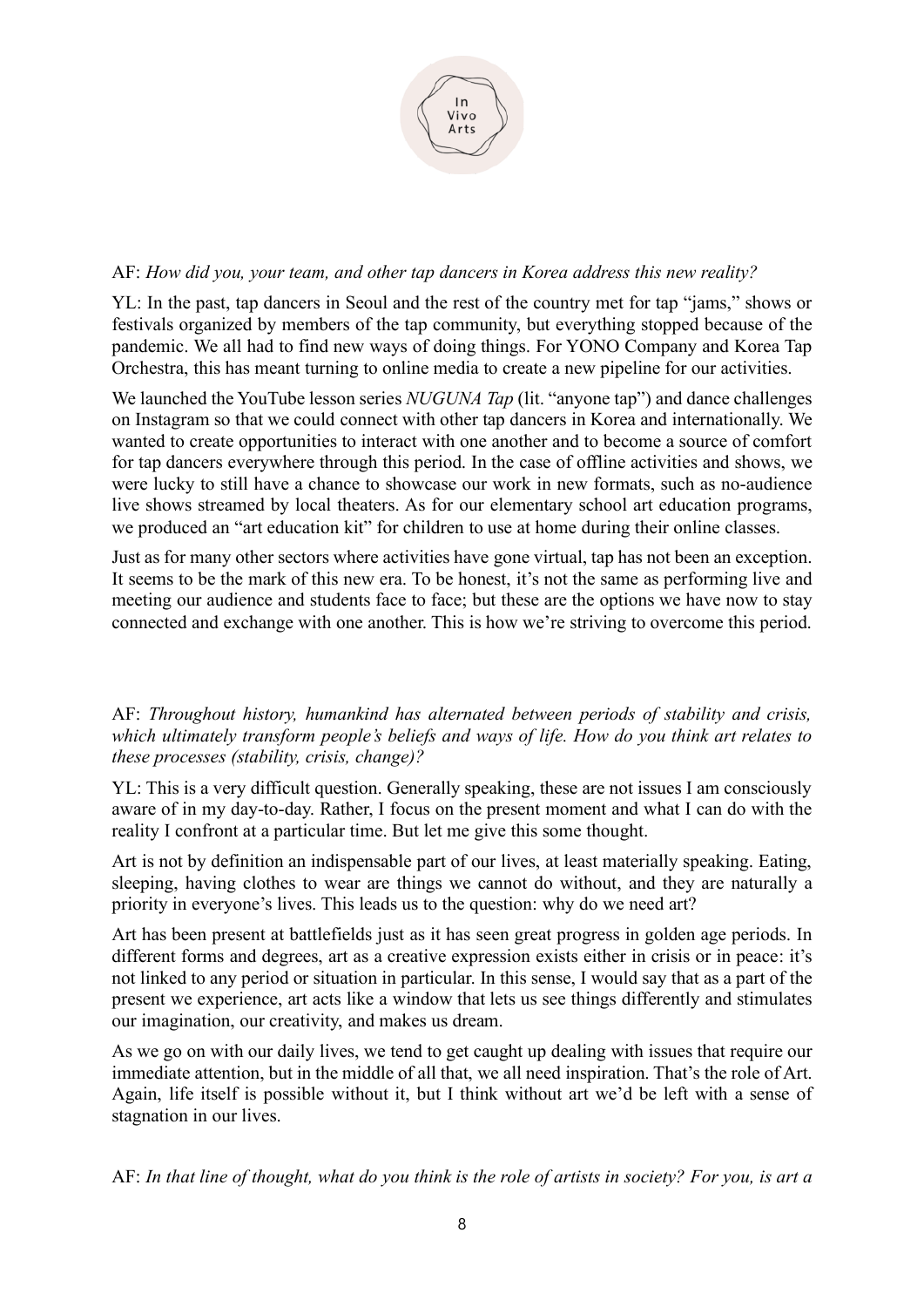

## *form of individual expression, a socially-oriented pursuit, or both?*

YL: I think art is both an individual expression and a socially-oriented pursuit. Creative activities pursued for personal satisfaction are art just as much as conscious attempts to address social issues or create them by suggesting new directions. Regardless of the underlying motive, artistic expression holds the power to open our eyes to new possibilities.

Ultimately, what decides whether an artwork transcends is not the motive of the artist but the judgment of the public through time. Regardless of whether their work is individually or socially oriented, artists whose work was not acknowledged during their lifetime may have an outstanding success posthumously in the eyes of a different generation. Similarly, a piece that was not "socially significant" at a certain time may become it at another. But in the end, in either case, I think art is always socially oriented in that an essential motive for artists is to elicit a response from their audience, influence their thoughts or emotions.

## AF: *How does art relate to society as a whole? Should artists represent social reality in their works? Should they be active in promoting social change?*

YL: Creating art with a given purpose or message in mind is, of course, one possibility, but ultimately who interprets and judges a given artwork's meaning is the audience. Even pieces not intentionally conceived to convey a particular message can become charged with various meanings as the audience interprets them. The artist may send message A, but the audience interprets B or imagines C, and that remains art. Ultimately, art, whichever the medium, is a co-creative process between artists and their audience.

## **Prospects for the post-pandemic world**

#### AF: *How do you see performing arts evolve in the next few years?*

YL: The arts have generally fallen into crisis throughout the pandemic… visual arts, performing arts, all disciplines have been affected by the impossibility of conducting offline activities, which is the main stage for our work. But it has also created an opportunity to explore new ways of expressing ourselves, transmitting our art, and communicating with each other and the audience. I think this period is paving the way for new forms of art among upcoming generations. Be it on online spaces, the metaverse… all the artistic activities we used to produce offline will find their way into the virtual world. Dance and tap will not be an exception to this.

However, even though the art of new generations may move onto the metaverse and other virtual spaces, the value placed on what will remain as "analogue" forms and their originality will increase. All those things that we can touch, see, listen, experience directly with all our senses have a value that cannot be replaced by virtual means, so their value will not disappear. On the contrary, as technology continues to advance and its role in our lives increases, the value of the originality of "real world" art and "real life" experiences will increase in parallel.

Art is a human expression that cannot be replaced. No matter the level of progress in new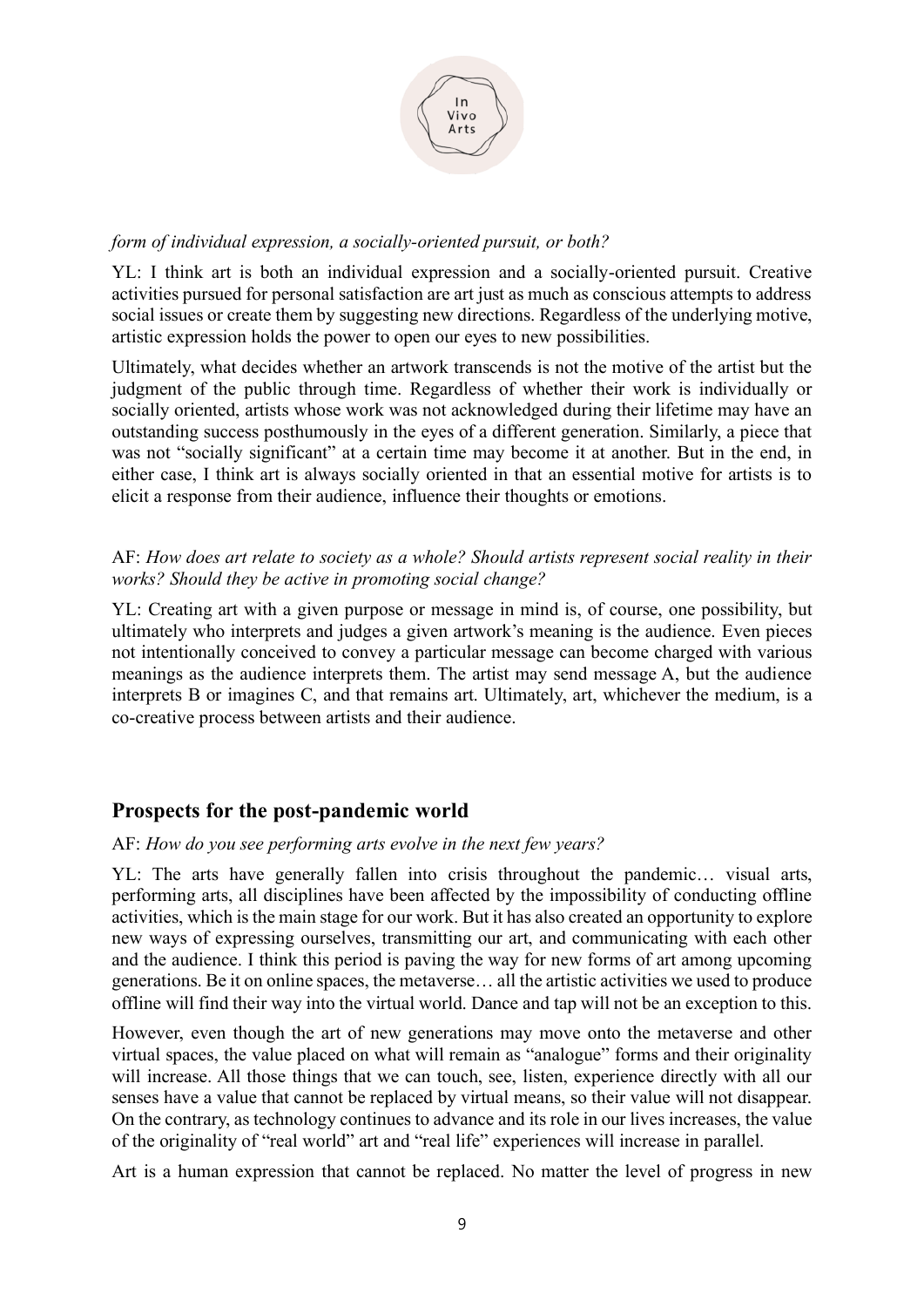

technologies like artificial intelligence and such, the artistic sensibility inherent to humans cannot be replicated by machines. Ultimately, rather than interacting through devices or experiencing art virtually on the metaverse, we tend to seek "real" people and long for that particular scent of art through our senses. That's how we humans find inspiration in our lives, how we develop new ideas.

## AF: *What projects do you have for yourself and Korea Tap Orchestra?*

YL: Up until now, I have focused on creating pieces and developing various ideas individually and with other tap artists around me. Of course, I want to continue doing that in the short and mid-term. I want to continue exploring the possibilities of *gugak tap* and express my inner world and ideas experimenting with different choreographic pieces and seeing how these evolve when put in relation with an audience. But for the long-term, I want to contribute to creating spaces and platforms for the next generation of tap artists. I see this as a mission. Just as my mentor did for me, I want to help younger artists grow and help them fulfill their potential so they can bring to fruition great new art that will inspire people.

At Korea Tap Orchestra, too, we have much to do ahead of us. First of all, we want to nurture new talents and provide young dancers with spaces to grow. Second, we want to become a leading voice representing the Korean tap dance scene internationally. We would like for people to think of our work when they think about Korean tap, and for our work to express a distinct Korean sensibility we can share with the world through our dance, be it in the form of *gugak tap*, group choreographies typical of K-pop idol groups, or any other elements characteristic of our culture. In this sense, although our starting point is tap dance as originated in and representative of a particular culture in the United States, we would like to give back to this tradition and to the global tap dance scene by suggesting new artistic values with our work.

\* The artist can be reached at [yonocompany@gmail.com](mailto:yonocompany@gmail.com) and via Instagram at @yonocompany and @korea\_tap\_orchestra.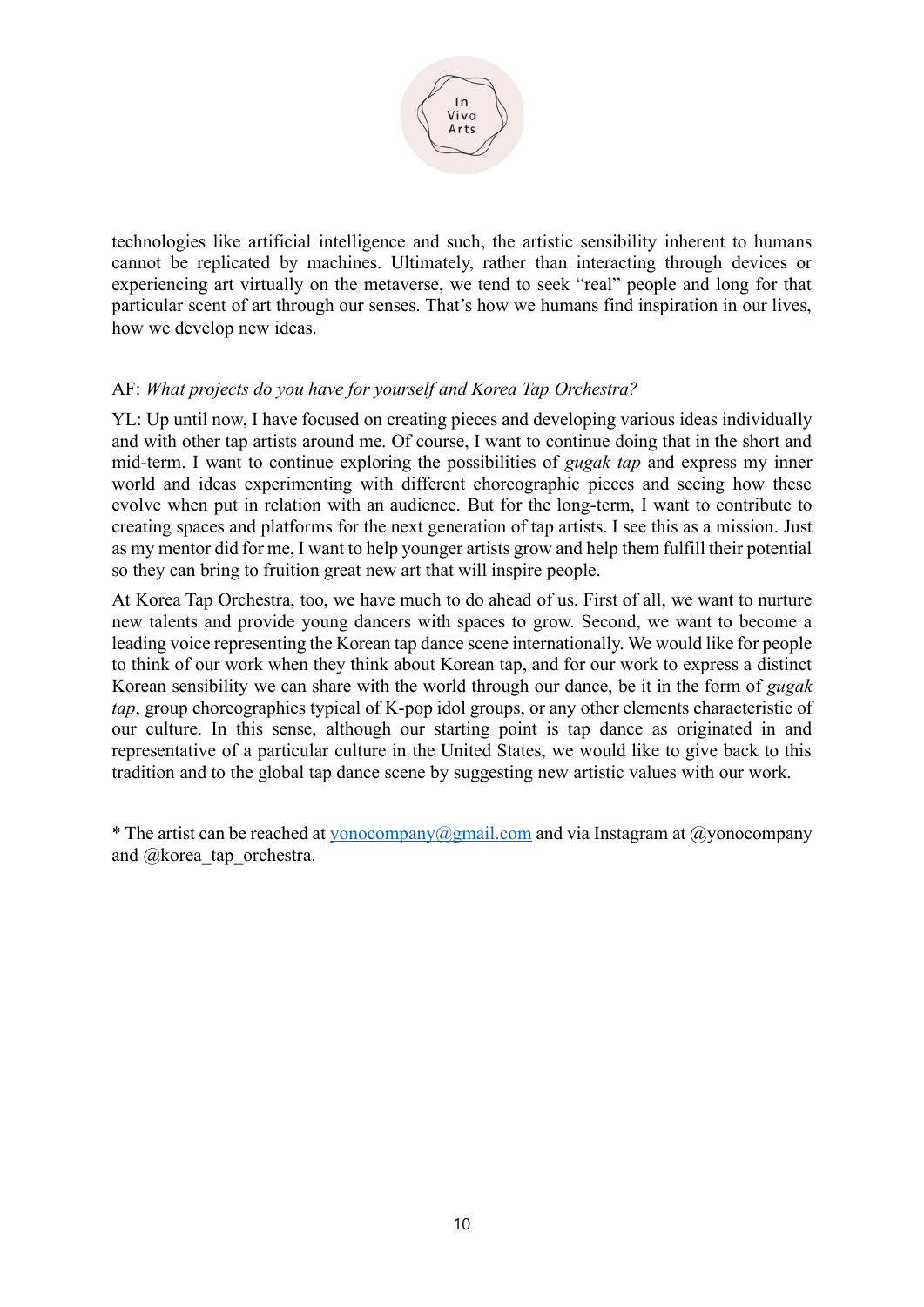

**IMAGES**



Image 1. Homage to Gregory Hines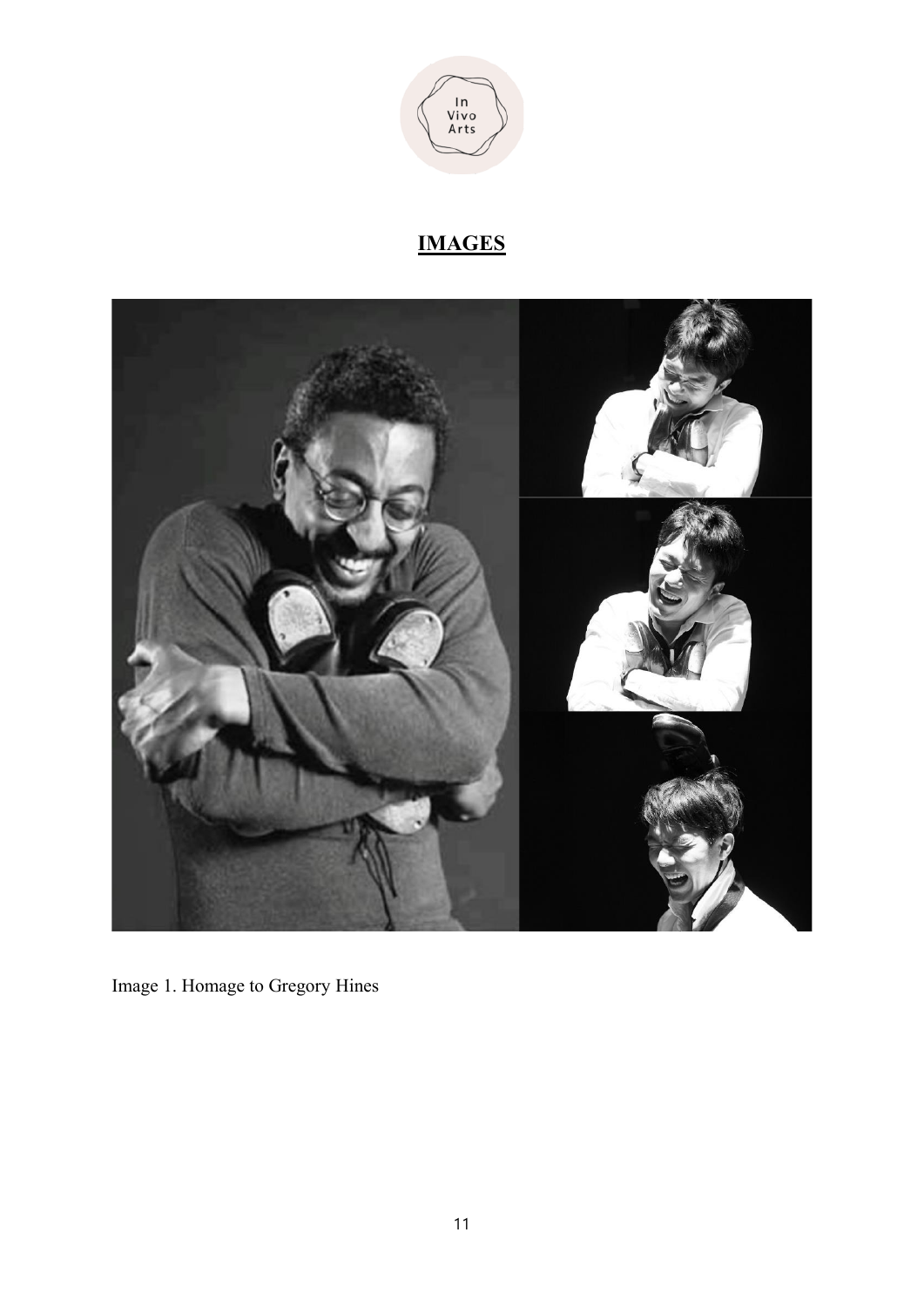



Image 2. Jjangu and tap shoes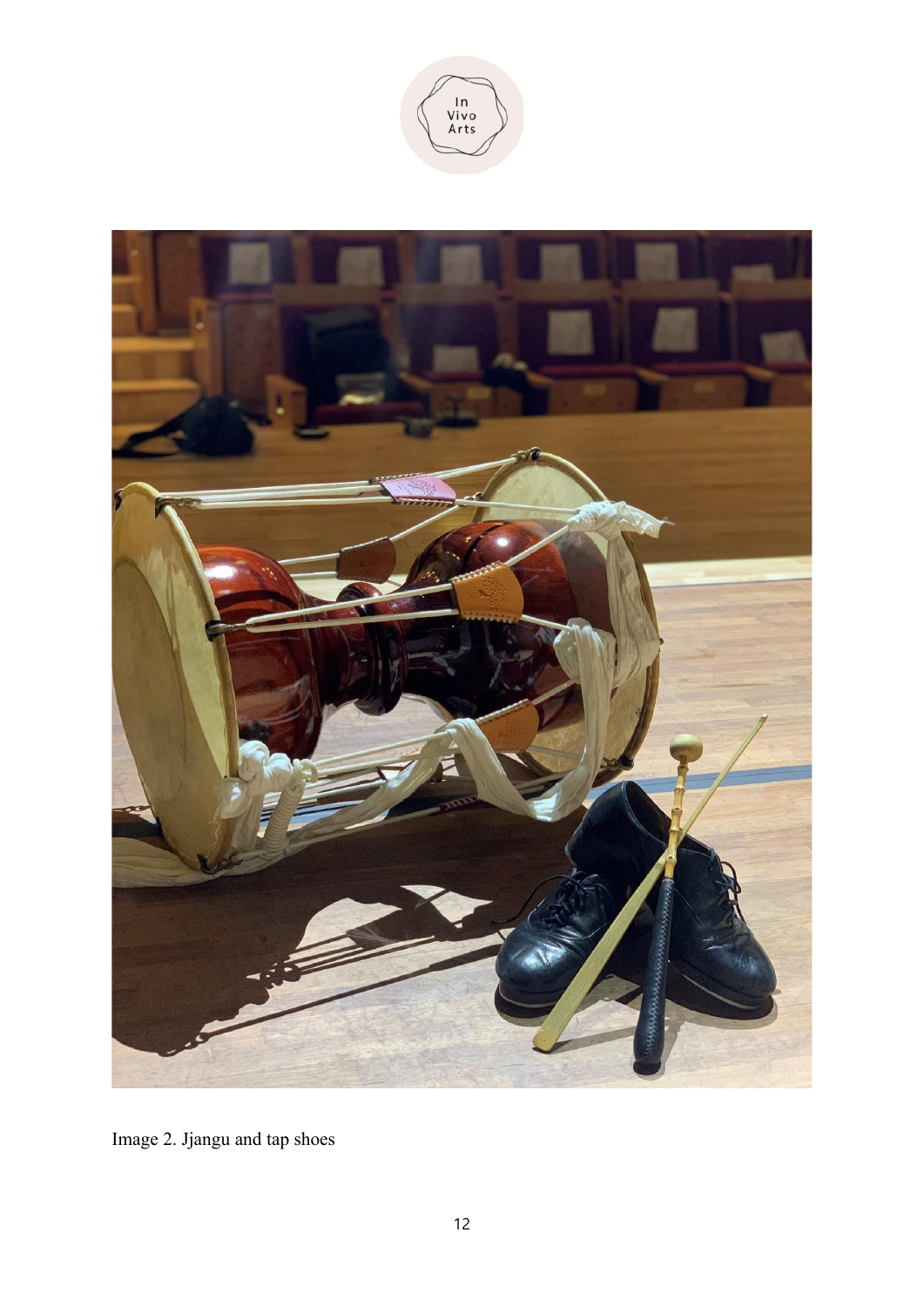



Image 3. "Gugak Dancing on the Gayageum"